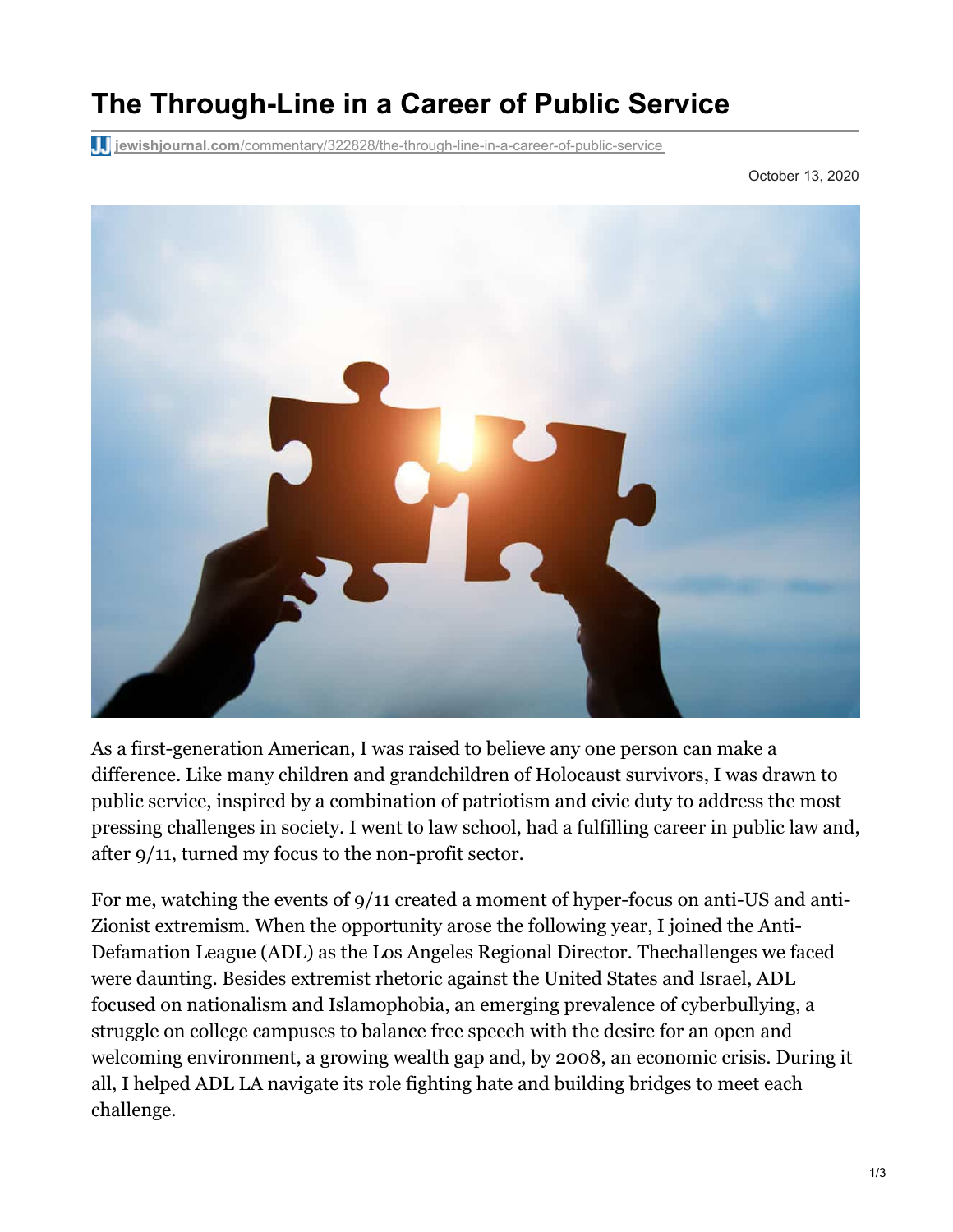While there was no single moment of hyper-focus comparable to 9/11 for me, watching events unfold in the 2016 election and in the warm-up to the 2020 election created a shift in my focus to the increasing polarization of our communities, our methods of engaging, and our sources of information. According to a January 24, 2020, [report](https://www.journalism.org/2020/01/24/u-s-media-polarization-and-the-2020-election-a-nation-divided/) by the Pew Research Center, "Republicans and Democrats place their trust in two nearly inverse news media environments." The report concludes that "partisan polarization in the use and trust of media sources has widened in the past five years." This polarization has hampered responsible and effective social interaction.

In 2020, polarization is only getting worse. The coronavirus pandemic is one new source of divisiveness. Our national reckoning with systemic racism and police abuse, triggered by the brutal killing of George Floyd and too many others, has also contributed to political discord. And, unquestionably, the presidential election has further exacerbated the divide, even among friends and family.

As I started to focus on the cause (and effect) of political polarization, it became clear to me that social action and civil discourse were catastrophically at risk.

As I started to focus on the cause (and effect) of political polarization, it became clear to me that social action and civil discourse were catastrophically at risk.

In August, after 18 years at ADL, I started a new role as president of Constitutional Rights Foundation (CRF). CRF is a non-partisan, non-profit organization whose mission since 1962 is to bring civics education to schools, especially in underserved areas. It does this through teacher training, civic action programs, law-related education, internships, and a host of other programs designed to create the next generation of informed and engaged citizens.

I knew that my experience at ADL would translate well. Both organizations change society through education and participation: ADL provides resources in anti-bias education and engages young people to stand up to hatred and anti-Semitism; CRF provides resources in civics education and engages young people to become active citizens.

Both organizations also hold a keen recognition that enduring change requires more than angry invective—it requires knowledge about government and civil discourse skills to effectively bring about change. According to the 2018 National Assessment of Educational Progress (NAEP) civics assessment, U.S. 8th graders scored, on average, just three points higher than they did in 1998, but still well below NAEP proficiency in knowledge of government and civil society. Yet, during the same two decades, we have seen a continued marginalization of civics education, once required for and foundational to public education.